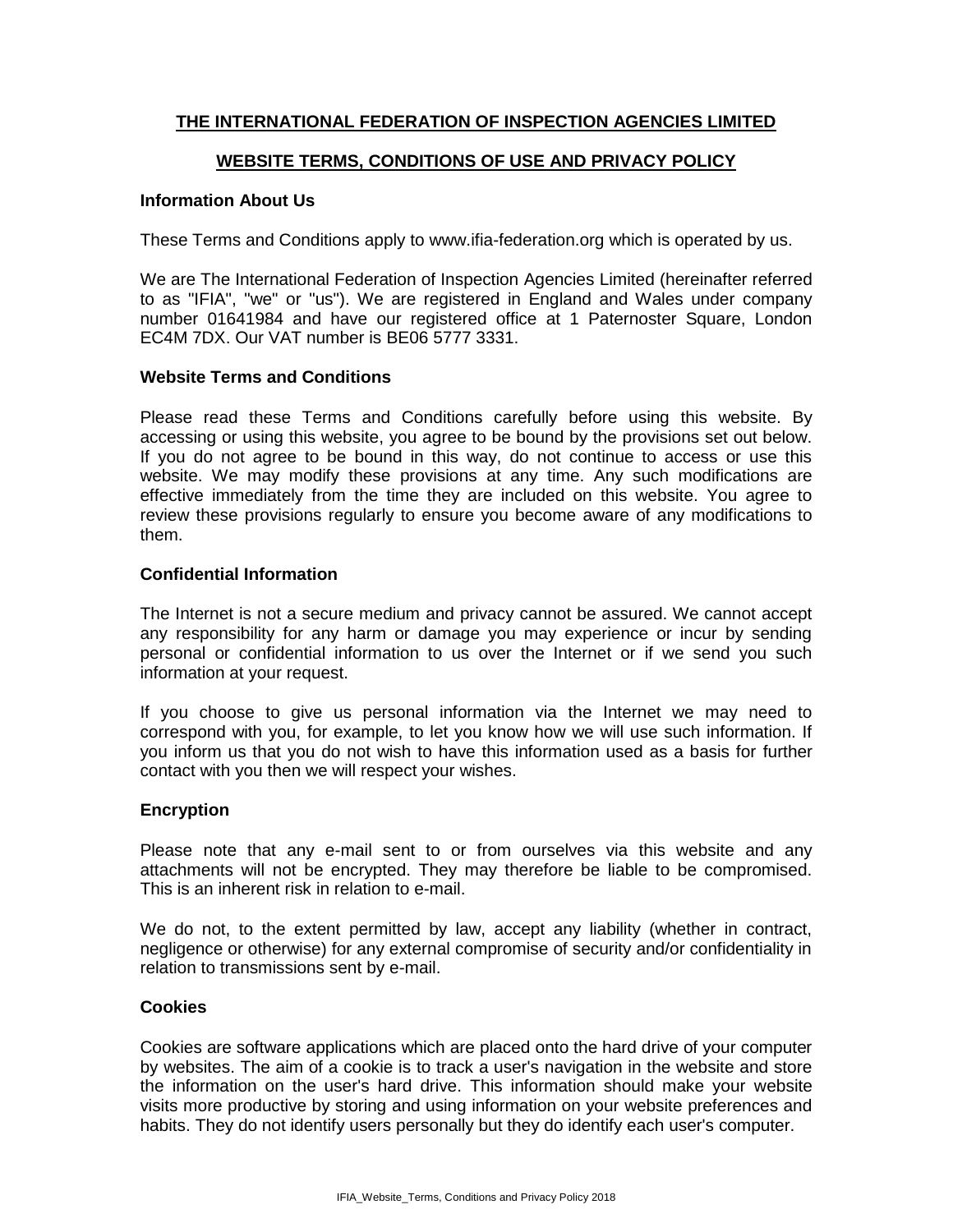Your browser software can choose whether or not to accept cookies and most browser software is initially set up to accept them.

We may offer cookies to you to improve this website and to deliver a more personalised service. Cookies may enable us to estimate usage patterns, to speed up your searches and to recognise you when you return to this website. You should ensure that your browser software is set not to accept cookies if you do not wish to receive them. Should we implement Cookies, they will be within the scope of the EU Regulation of 2016 concerning the protection of individuals with regards to the processing of personal data, regarding the free movement of such data (GDPR).

### **Links**

You may not link to this website or frame this website on any website without our prior written permission.

We do not accept any responsibility for the information practices of any third party websites linked to our website. We make no representations about any third party websites which you may access through links on this website.

The inclusion of links to third party websites contained on this website do not mean that we endorse such third party websites.

A third party website accessed from a link on this website is independent from ourselves and we have no control over the content and/or management of that website. You view and rely upon the contents of any such third party website at your own risk. We accept no liability to you for the contents of and/or information on any third party website.

We shall have no liability to you for any loss or damage you may suffer if you enter into any contract as a result of viewing a third party website linked to this website.

We do not guarantee that any links to third party websites contained on website will function correctly.

### **Accessing the Websites**

Access to this website is permitted on a temporary basis, and we reserve the right to withdraw or amend the website without notice. We will not be liable if for any reason this website is unavailable at any time or for any period.

From time to time, we may restrict access to some parts of this website, or the entire website, to users who have registered with us.

If you chose, or you are provided with, a user identification code, password or any other piece of information as part of our security procedures, you must treat such information as confidential, and you must not disclose it to any third party. We have the right to disable any user identification code or password, whether chosen by you or allocated by us, at the time, if in our opinion you have failed to comply with any of the provisions of these Terms and Conditions.

You are responsible for making all arrangements necessary for you to have access to this website. You are also responsible for ensuring that all persons who access this website through your internet connection are aware of these Terms and Conditions and that they comply with them.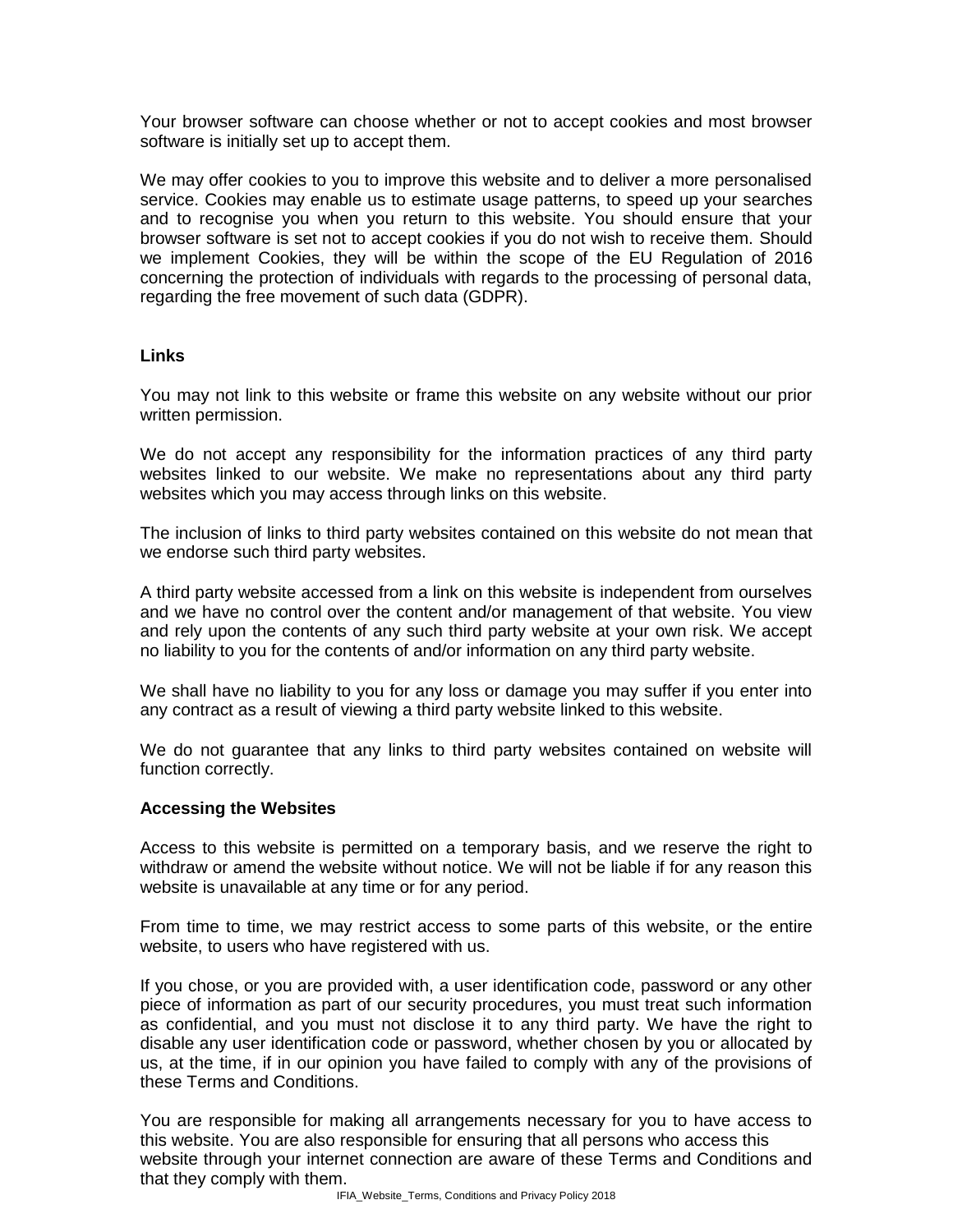## **Uploading Material to This Website**

Whenever you make use of a feature that allows you to upload material to this website, or to make contact with other users of this website, you must comply with the content standards set out below. You warrant that any such contribution does comply with those standards, and you indemnify us for any breach of that warranty.

Any material you upload to this website will be considered non-confidential and nonproprietary, and we have the right to use, copy, distribute and disclose to third parties any such material for any purpose. We also have the right to disclose your identity to any third party who is claiming that any material posted or uploaded by you to this website constitutes a violation of their intellectual property rights, or of their right to privacy.

We will not be responsible, or liable to any third party, for the content or accuracy of any materials posted by you or any other user of this website.

We have the right to remove any material or posting you make on this website if, in our opinion, such material does not comply with the content standards set out below.

### **Interactive Services**

We may from time to time provide interactive services on this website, including, without limitation our discussion forum.

We are under no obligation to oversee, monitor or moderate any interactive service we provide on this website, and we expressly exclude our liability for any loss or damage arising from the use of any interactive service by a user in contravention of our content standards, whether the service is moderated or not.

### **Content Standards**

These content standards apply to any and all material which you contribute to this website, and to any interactive services associated with it. The standards apply to each part of any contribution as well as to its whole. Contributions must:

- Be accurate (where they state facts).
- Be genuinely held (where they state opinions).
- Comply with applicable law in the UK and in any country from which they are posted.

Contributions must not:

- Contain any material which is defamatory of any person.
- Contain any material which is obscene, offensive, hateful or inflammatory.
- Promote sexually explicit material.
- Promote violence.
- Promote discrimination based on race, sex, religion, nationality, disability, sexual orientation or age.
- Infringe any copyright, database right or trade mark of any other person.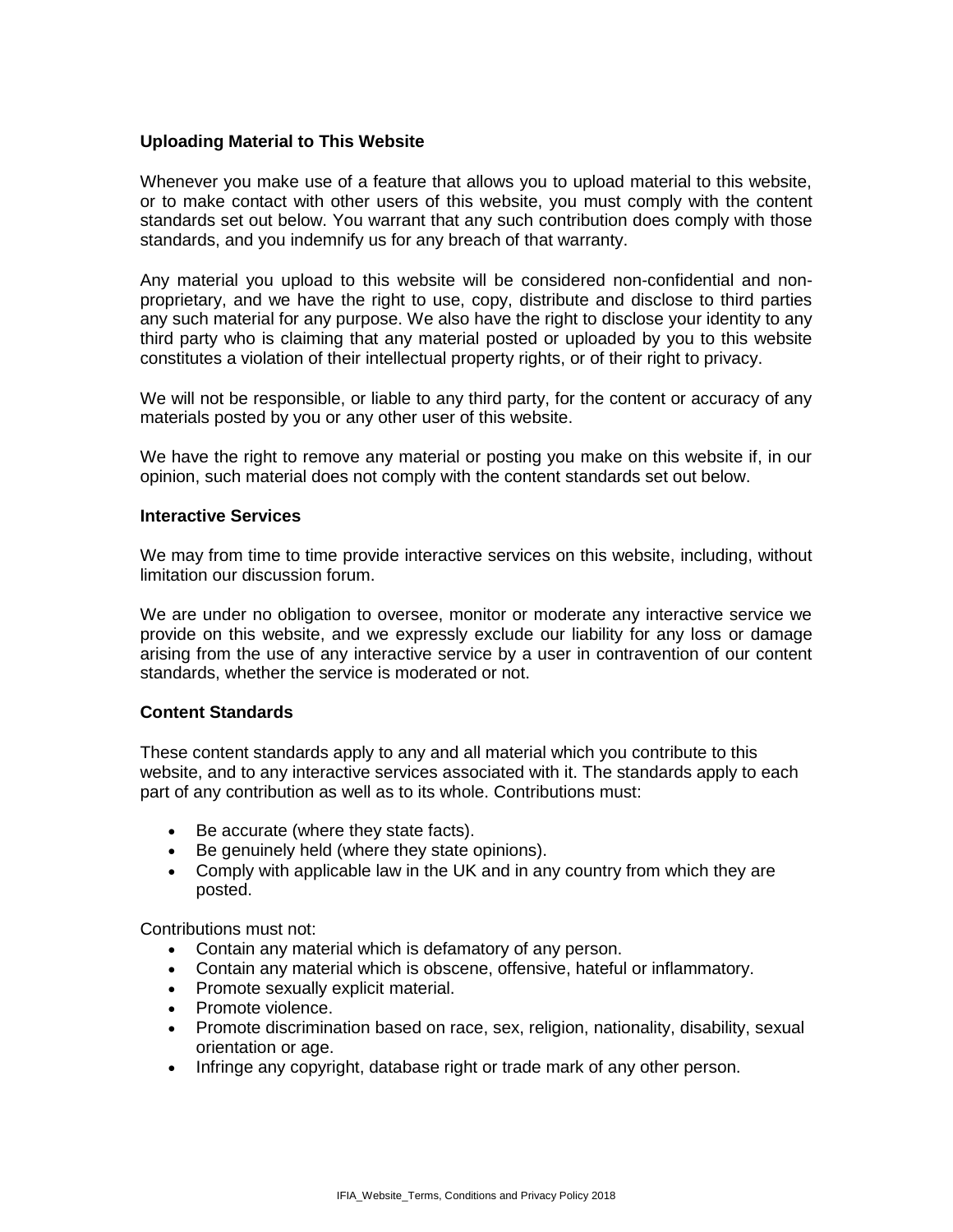- Be likely to deceive any person.
- Be made in breach of any legal duty owed to a third party, such as a contractual duty or a duty of confidence.
- Promote any illegal activity.
- Be threatening, abuse or invade another's privacy, or cause annoyance, inconvenience or needless anxiety.
- Be likely to harass, upset, embarrass alarm or annoy any other person.
- Be used to impersonate any person, or to misrepresent your identity or affiliation with any person.
- Give the impression that they emanate from us, if this is not the case.
- Advocate, promote or assist any unlawful act such as (by way of example only) copyright infringement or computer misuse.

Failure to comply with these contents standards constitutes a material breach of these Terms and Conditions and may result in our taking all or any of the following actions:

- Immediate, temporary or permanent withdrawal of your right to use this website.
- Immediate, temporary or permanent removal of any posting or material uploaded by you to this website.
- Issue of a warning to you.
- Legal proceedings against you for reimbursement of all costs on an indemnity basis (including, but not limited to, reasonable administrative and legal costs) resulting from the breach.
- Further legal action against you.
- Disclosure of such information to law enforcement authorities as we reasonably feel is necessary.

The responses described above are not limited, and we may take any other action we reasonably deem appropriate.

# **Intellectual Property**

All website design, text, pictures, graphics and the selection and arrangement of them and all software compilations, coding, underlying source code, software and all other material on this website are either owned or licensed to us. Those materials are protected by copyright laws and legislation around the world. All such rights are reserved.

Infringement of copyright in this website or the materials associated with this website may lead to criminal and/or civil sanctions in the UK, US and other countries.

Permission is granted to you to electronically copy and to print hard copy portions of this website for your personal reference provided you agree not to change and/or delete any content, web design and/or layout contained in that material and acknowledge us (and any identified contributors) as authors of such material. Any other use of materials on this website including modification, distribution, or republication are strictly prohibited.

If you copy, print or download material from this website in breach of these Terms and Conditions you must immediately cease to use this website and erase, destroy and/or return any unauthorised materials to us.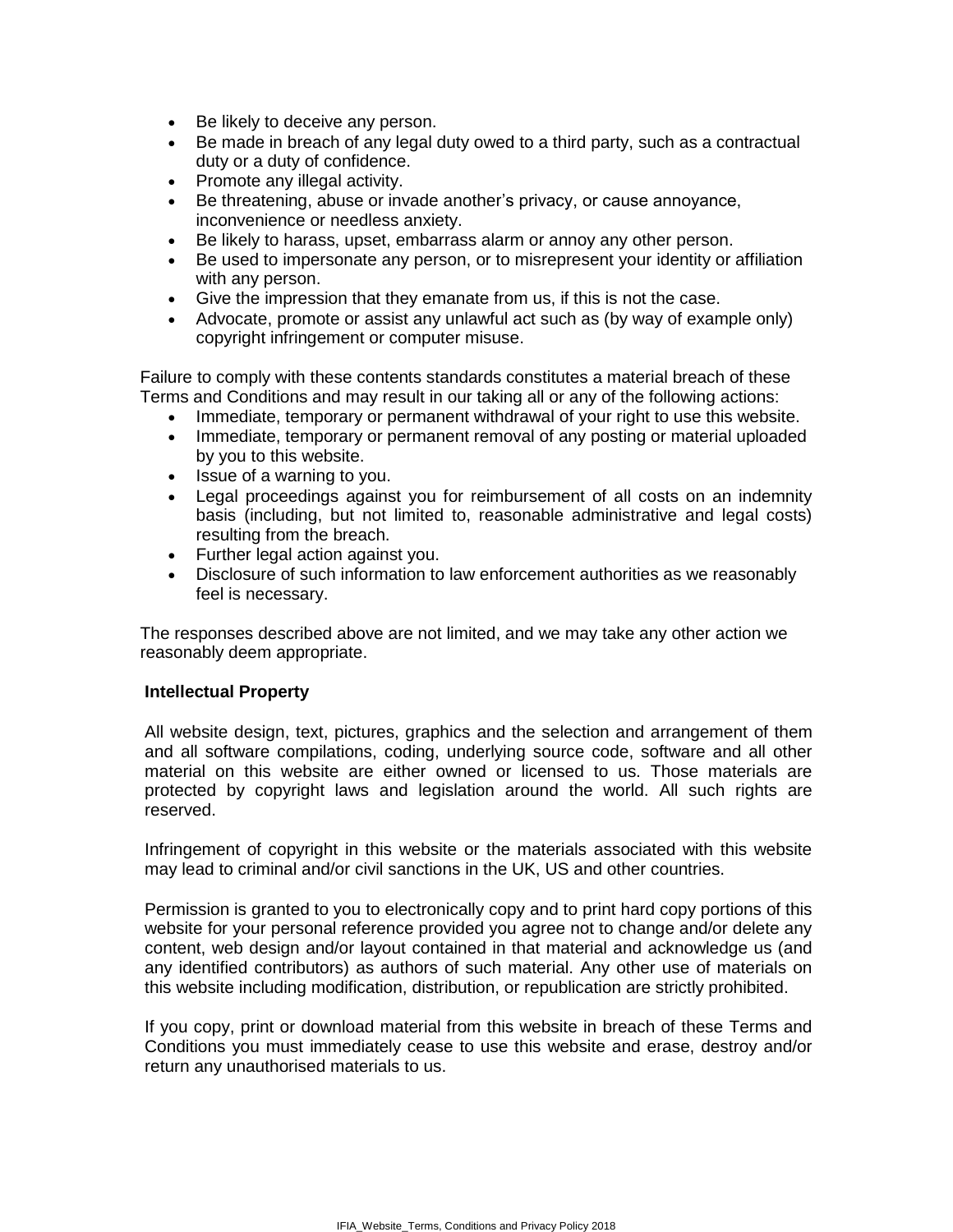If you believe that any content of this website in any way infringes intellectual property rights belonging to you or any third party please contact us immediately.

#### **Viruses**

Please note that viruses and similar destructive programs are an inherent risk of communication via the Internet.

We will use our reasonable endeavours to prevent contamination of any material sent to you with any virus or similar destructive code.

We do not, to the maximum extent permitted by law, accept any liability for any virus or similar destructive code which computer equipment and/or software used by you may suffer as a result of your accessing this website and/or any other communication via the Internet between you and ourselves.

It is your responsibility to scan what you choose to download from this website to ensure that it is free of such items as viruses, worms, trojan horses, logic bombs and other similar destructive code.

You must not introduce any viruses, worms, trojan horses, logic bombs or other similar destructive code to this website, attempt to gain unauthorised access to this website, the servers on which it is stored or any server, computer or database connected to this website, nor attack this website using a denial of service attack. To the extent that you do any of these things, we may report such activities and disclose personal data relating to you to any relevant law enforcement agency.

#### **General Disclaimers**

Neither we nor any of our affiliates, directors, employees or other representatives will be liable for losses arising out of or in connection with the use of and/or inability to use this website.

We provide this website and its contents on a "as is" basis and for general information only. The content included on this website does not constitute advice on any specific matter and it is not a substitute for independent advice. We will not be liable for any losses arising out of any reliance placed on the content of this website by you, or any person informed of its contents.

While every effort has been made to ensure the content of this website is accurate and up to date we make no (and expressly disclaim all) representations or warranties, express or implied, of any kind with respect to this website or its contents including, but not limited to, in respect of the accuracy or completeness of this website and its contents and/or any warranties of merchantability and/or fitness for a particular purpose.

The limitations of liability in relation to this website apply to all damages of any kind, including (without limitation) compensatory, direct, indirect or consequential damages, loss of data, income or profit, loss of or damage to property and claims of third parties.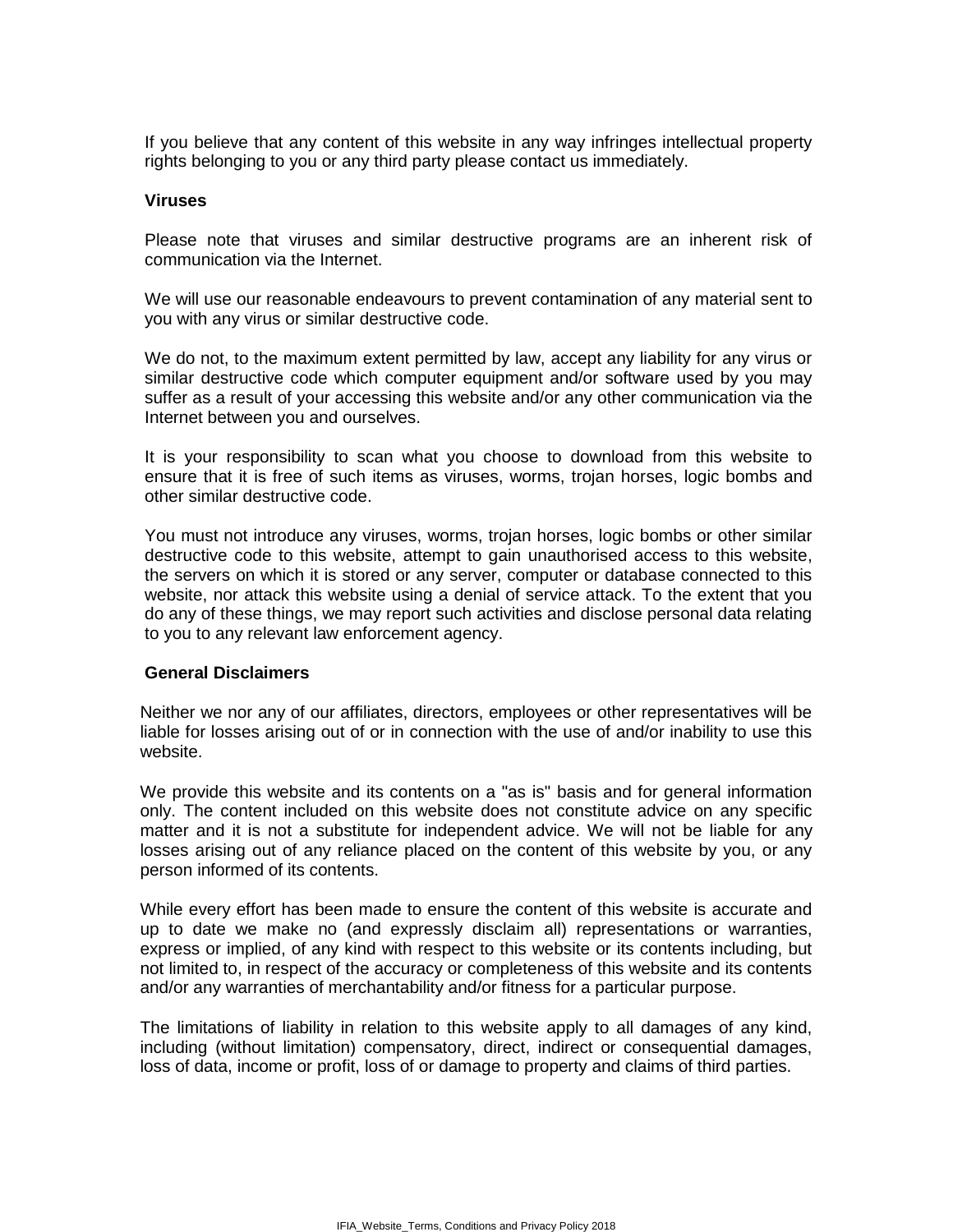The limitations of liability in relation to this website do not limit our liability to the extent that it cannot be limited and/or excluded by applicable law, for example consumer law.

Your use of this website is subject to English law. Any dispute and/or claim arising out of this website is subject to the non exclusive jurisdiction of the English Courts.

You are liable for any telephone charges and any charges made by your internet service provider as a result of your use of the internet service.

Any rights not expressly granted by us are reserved.

### **Your Concerns**

If you have any concerns about material which appears on this website, please contact us at Rue du Commerce 20-22, Brussels, Belgium and secretariat@ifia-federation.org.

### **Privacy Policy**

Your privacy is essential for us. This Privacy Policy is applicable, inter alia, to (i) our website, (ii) all (commercial) relations between IFIA and its members, prospects and business partners and (iii) when visiting the building/office of IFIA.

This Privacy Policy includes information about the personal data collected by IFIA, as well as the manner in which IFIA uses and processes this personal data.

IFIA wishes to emphasize that it always attempts to act in accordance with (i) the Data Protection Act 2018 and/or (ii) the EU Regulation of 2016 concerning the protection of individuals with regards to the processing of personal data, regarding the free movement of such data and repealing Directive 95/46/EC and (iii) all (future) UK laws regarding the implementation of this Regulation.

Visiting the website, appealing on the services of IFIA, subscribing for the newsletter, any communication with IFIA, registration as a member, subscription to an event and downloading files implies your explicit approval (through disclosure of your personal information or opt-in) of the Privacy Policy and consequently how we collect, use and process your personal data.

#### **Types of personal data**

IFIA can collect and process the following personal data:

- Title
- Name
- Surname
- Position function
- Nationality
- Sex
- E-mail address
- Telephone number (landline and/or mobile phone)
- Password
- Residence address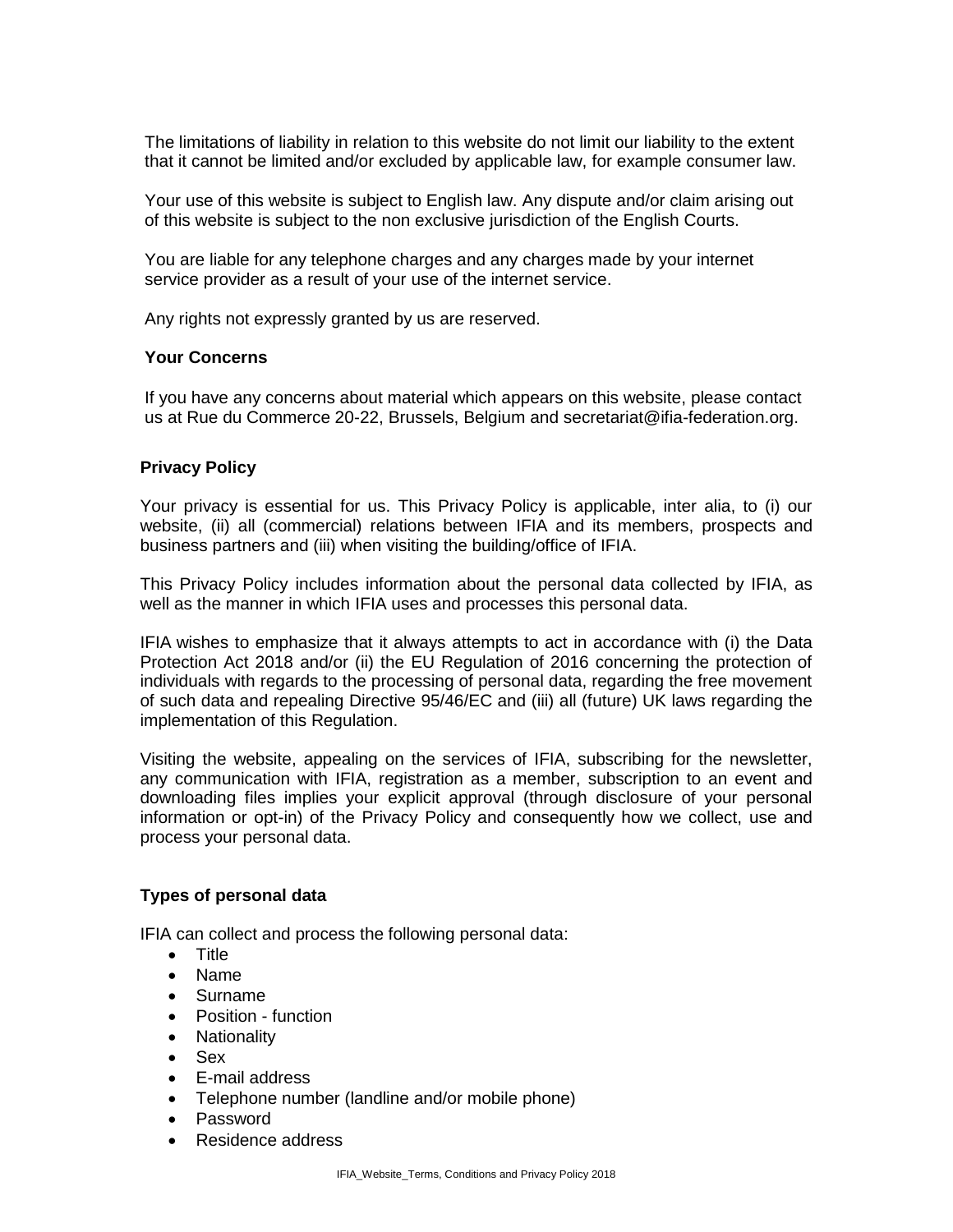- ID number Passport
- Birthdate
- Social media data
- Camera and video footage
- Company names
- Company address
- Employment details
- Examination records for certification schemes
- Invoicing and payment details
- License plate of vehicles
- Geographical location data
- IP-addresses
- All personal data provided in the 'additional information' when completing a contact form
- All personal data freely provided to IFIA (e.g. in light of correspondence with IFIA).

IFIA also automatically collects anonymous information regarding your use of the Website. As such, IFIA shall, for example, automatically log which sections of the Website and Platform you visit, which web browser you use, which website you visited when you obtained access to the Website. We cannot identify you through these data, but it allows IFIA to draw up statistics regarding the use of the Website.

Methods of personal data collection:

- These personal data are collected in the context of:
- Visiting the Website
- Collaboration with IFIA
- Incoming and outgoing correspondence with IFIA
- Visiting the office/building of IFIA
- Creation of an account
- Registration of candidates for certification schemes
- Requesting an offer
- Subscription to the newsletter (whether or not through the Website)
- Appealing on the services of IFIA, whether or not through the Website and/or whether or not via the Website a mobile device
- Subscription to a webinar/seminar/event/etc.
- Exchanging business cards
- Filling in membership form for prospective member
- Verification of your identity (e.g. when a data subject contacts customer service)
- Registration for events and workshops
- Taking pictures, videos and minutes during events
- Recording webinars and conference calls after prior consent
- Registering visitors when entering the building
- Invoicing

All personal data, collected by IFIA, are thus expressly and voluntarily provided by you.

Providing certain personal data is (sometimes) a requirement to be able to enjoy certain services (e.g. to gain access to certain parts of the Website, to subscribe to newsletters,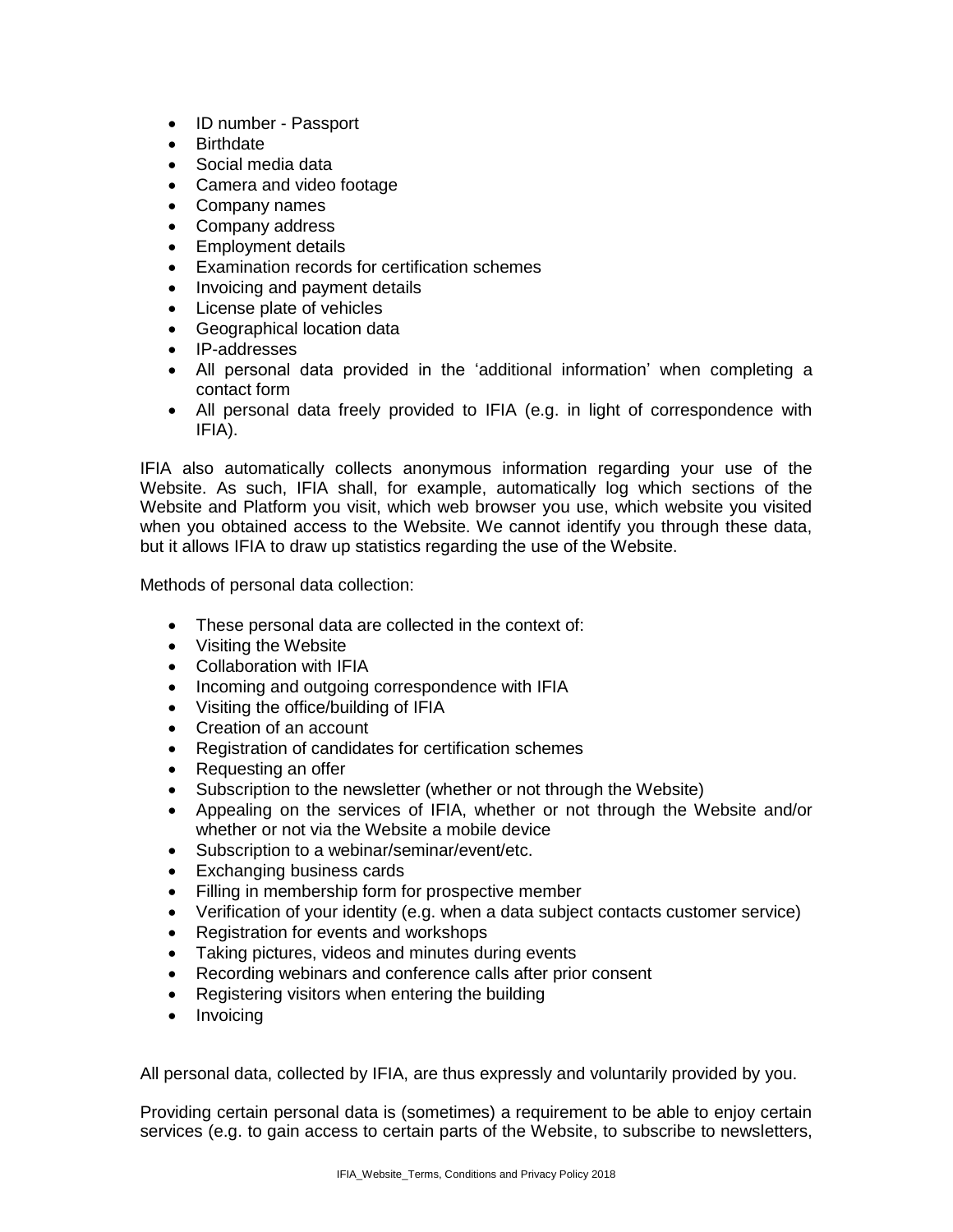to participate in certain activities and events). In this respect, it shall be indicated which data must be provided mandatory and which data is optional.

## **Use of personal data**

- IFIA can use your personal data for the following purposes:
- Performance of the agreement with IFIA (incl. follow-up thereof)
- Responding to questions (whether or not received through the contact form)
- Optimising the quality, management and content of the Website
- Sending newsletters, special briefings and bulletins
- Sending invitations to events/webinars/workshops/round table discussions etc.
- Creating statistics
- Follow-up material and surveys after a meeting/event
- Creation of an account (free or paying) and the confirmation thereof
- Providing support/assistance (e.g. in case of problems)
- Send updates based on your communication preferences and where applicable – upon explicit consent
- Conducting customer satisfaction studies, surveys and other market research
- Registration of visitors at the office/building of IFIA
- Confirmation of the subscription of an event
- Issuing invoices and the collection thereof

Processing takes place on the following legal grounds, as the case may be:

- You have given consent to the processing of your personal data for one or more specific purposes
- Processing is necessary for the performance of the agreement with IFIA or in order to take steps at your request prior to entering into an agreement
- Processing is necessary for compliance with a legal obligation to which IFIA is subject
- Processing is necessary in order to protect your vital interests or of another natural person
- Processing is necessary for the performance of a task carried out in the public interest
- Processing is necessary for the purposes of the legitimate interests pursued by IFIA or by a third party, except where such interests are overridden by the interests or fundamental rights and freedoms of the data subject, which require protection of personal data.

# **Disclosure of personal data to third parties**

IFIA shall not disclose your personal data to third parties, unless it is necessary in the context of performing the agreement and optimisation thereof (including but not limited to IFIA). In this respect, your personal data may be disclosed to payment providers, software providers, cloud partner, transport partners, external consultants and service providers.

If it is necessary that IFIA discloses your personal data to third parties, the third party concerned is required to use your personal data in accordance with the provisions of this Privacy Policy.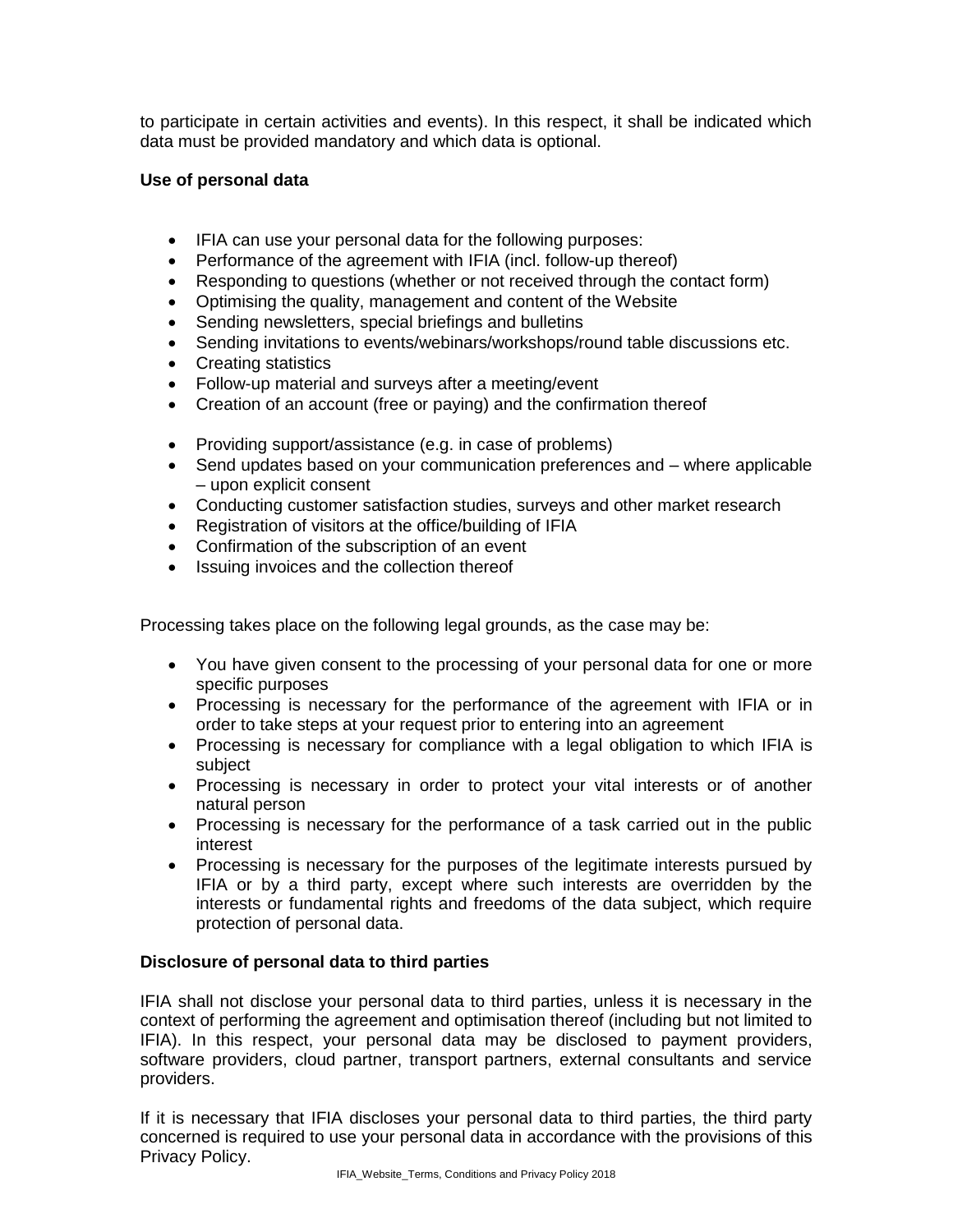Notwithstanding the foregoing, it is however possible that IFIA discloses your personal data:

To the competent authorities (i) if IFIA is obliged to do so under the law or under legal or future legal proceedings and (ii) to safeguard and defend our rights

If IFIA is taken over by a third party or merged with another organisation, its assets, including your personal data which IFIA has collected, shall be transferred to the new entity.

The contact details of IFIA members to other IFIA members after prior consent

To the participants of events after prior consent

In all other cases, IFIA will not sell, hire out or pass on your personal data to third parties, except when it (i) has obtained your permission to this end and (ii) has completed a data processing agreement with the third party in question, which contains the necessary guarantees regarding confidentiality and privacy compliance of your personal data.

### **Cross-border processing of personal data**

Any transfer of personal data outside the European Economic Area (EEA) to a recipient whose domicile or registered office is in a country which does not fall under the adequacy decision enacted by the European Commission, shall be governed by the provisions of a data transfer agreement, which shall contain (i) the standard contractual clauses, as referred to in the 'European Commission decision of 5 February 2010 (Decision 2010/87/EC)', or (ii) any other mechanism pursuant to privacy legislation, or any other regulations pertaining to the processing of personal data.

### **Storage of personal data**

Unless a longer storage period is required or justified (i) by law or (ii) through compliance with another legal obligation, IFIA shall only store your personal data for the period necessary to achieve and fulfil the purpose in question, as specified in the Privacy Policy under 'Use of personal data'.

### **Your privacy rights**

In light of the processing of your personal data, you enjoy the following privacy rights:

- Right to oppose and/or object the processing of your personal data
- Right of access to your personal data
- Right to rectification, completion or update of your personal data
- Right to delete your personal data (i.e. 'right to be forgotten'). (Should this be done, certain services may no longer be accessible and/or can no longer be provided)
- Right to limit the processing of your personal data
- Right to transferability of your personal data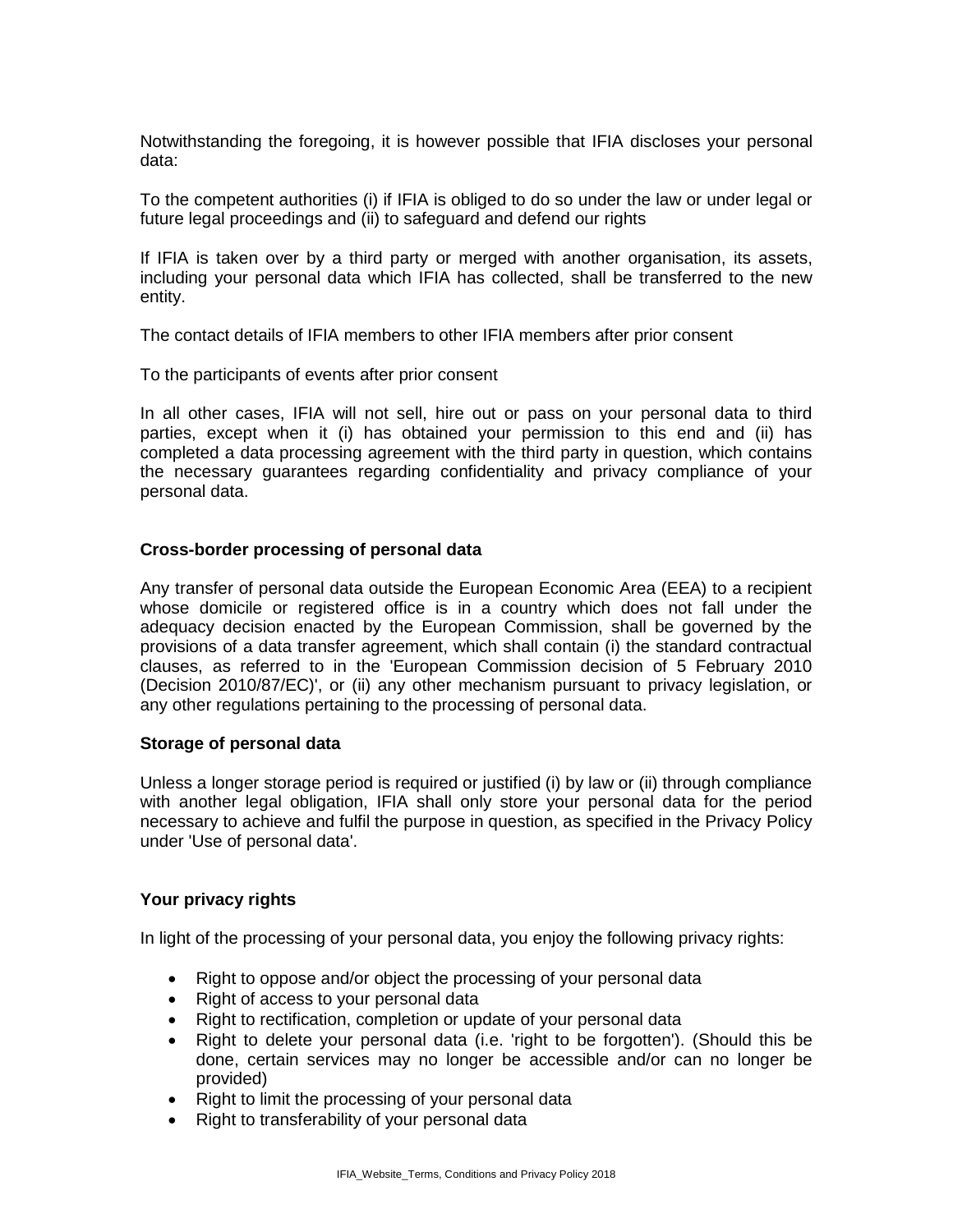Should you wish to invoke your privacy rights, please contact secretariat@ifiafederation.org

In principle, you can exercise these rights free of charge via the above-mentioned form. In addition, you can always, via your personal account, update, modify and/or verify your personal data, which you were required to submit when creating your account.

If you no longer wish to receive newsletters or information IFIA, you can unsubscribe at any time by replying "unsubscribe" to any communication.

### **Security of personal data**

IFIA undertakes to take reasonable, physical, technological and organisational precautions in order to avoid (i) unauthorised access to your personal information, and (ii) loss, abuse or alteration of your personal data.

IFIA shall store all personal data, which it has collected onsite and in the cloud with data centre(s) in and outside the EU.

Notwithstanding IFIA' security policy, the checks it carries out and the actions it proposes in this context, an infallible level of security cannot be guaranteed. Since no method of transmission or forwarding over the internet, or any method of electronic storage is 100% secure, IFIA is, in this context, not in a position to guarantee absolute security.

Finally, the security of your account will also partly depend on the confidentiality and complexity of your password. IFIA will never ask for your password, meaning that you will never be required to communicate it personally. If you have nonetheless communicated your password to a third party – for example because this third party has indicated that it wishes to offer additional services - this third party shall have access to your account and your personal data via your password. In such cases, you are liable for the transactions which occur as a result of the use made of your account. IFIA therefore strongly advises you, if you observe that someone has accessed your account, to immediately change your password and contact us.

### **Update Privacy Policy**

IFIA is entitled to update this Privacy Policy by posting a new version on the Website. As such, it is strongly recommended to regularly consult the Website and the page displaying the Privacy Policy, to make sure that you are aware of any changes.

If you have questions and/or remarks about this Privacy Policy or the manner in which IFIA collects, uses and/or processes your personal data, please contact us:

Via e-mail: secretariat@ifia-federation.org, or

Via post: Rue du Commerce 20-22, B-1000, Brussels, Belgium

In case you are not satisfied with the way IFIA handled your questions and/or remarks or have any complaints about the way IFIA collects, uses and and/or processes your